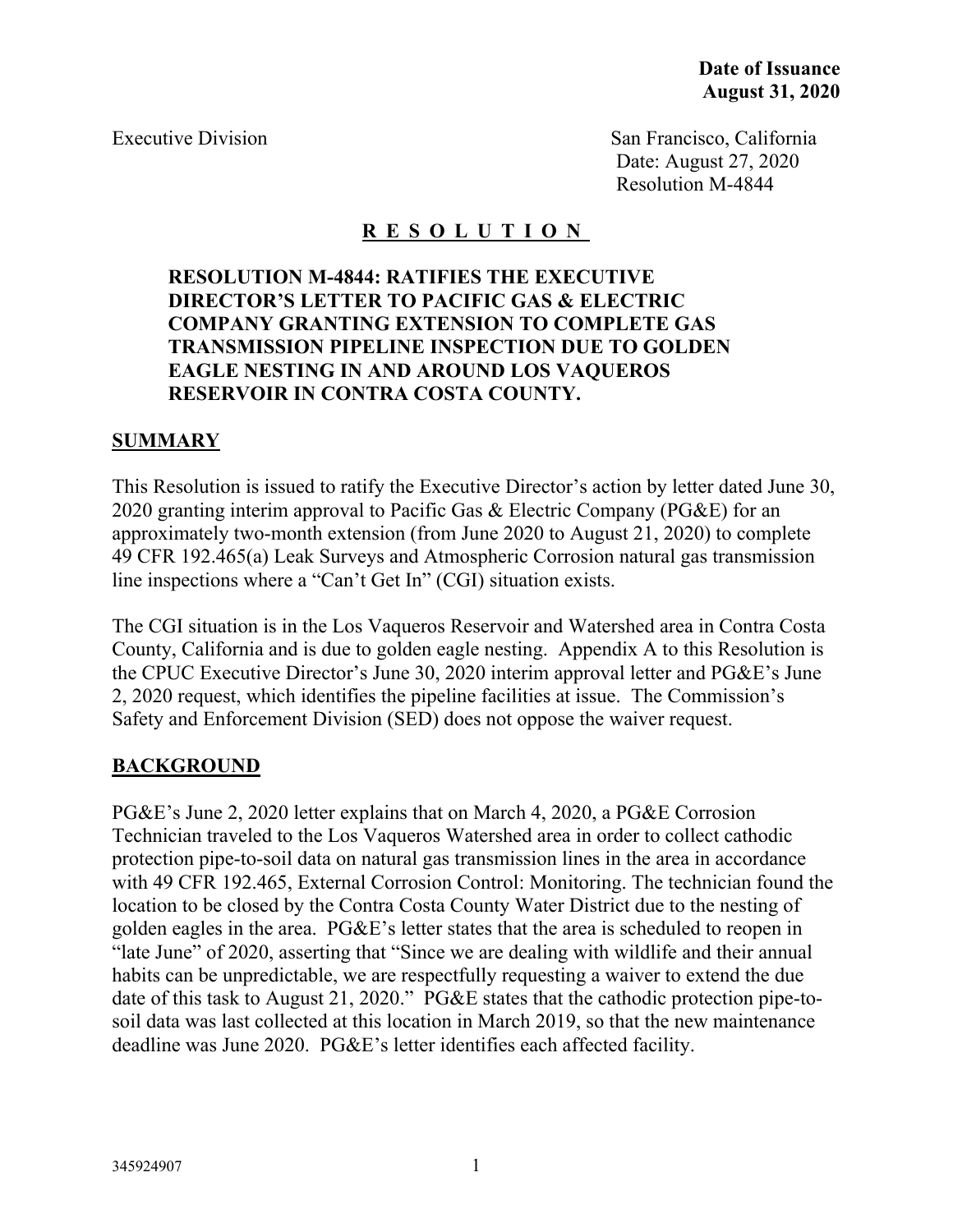The Executive Director issued a letter providing PG&E the ability to delay this work, subject to ratification consistent with CPUC Policy CL-1. **DISCUSSION**

General Order (GO) 112-F is the "State of California Rules Governing Design, Construction, Testing, Operation, and Maintenance of Gas Gathering, Transmission, and Distribution Piping Systems."**<sup>1</sup>** The rules build upon the Federal Pipeline Safety Regulations, specifically, 49 CFR Parts 191, 192, 193, and 199.**<sup>2</sup>** Section 101.3 of GO 112-F allows for a utility, in special circumstances, to submit an application to waive compliance with specific rules in accordance with Section 3(e) of the Natural Gas Pipeline Safety Act of 1968. Pursuant to section 101.3 of GO 112-F, PG&E submitted a waiver request for Leak Surveys and Atmospheric Corrosion Inspections where a CGI situation exists. The waiver request cites 49 CFR 192.465(a).

Staff of SED reviewed PG&E's waiver request and supports it given its short duration and the presence of golden eagle nesting in the affected area.

PG&E shall resume inspection activities these activities in the Los Vaqueros Reservoir Area on August 21, 2020. Typical layers of protection remain in place to address potential safety concerns from leakage, including pipeline design elements, equipment testing and maintenance, and warning features (e.g., public awareness, gas odorant). Based on those considerations, the waiver is warranted.

# **COMMENTS**

Public Utilities Code section  $311(g)(1)$  provides that this Resolution must be served on all parties and subject to at least 30 days public review and comment prior to a vote of the Commission. No comments were received.

## **FINDINGS**

- 1. PG&E was informed by Contra Costa Water District that golden eagles are nesting in the Los Vaqueros Reservoir area until late June 2020.
- 2. Waiver of the 49 CFR 192.465(a) requirement until August 21, 2020 is appropriate to ensure the golden eagles are gone before PG&E resumes inspections in the area.
- 3. Waiver is appropriate pursuant to GO 112-F, which provides:

It is the Commission's policy that:

**<sup>1</sup>** GO 112-F, Section 101.1.

**<sup>2</sup>** GO 112-F, Section 101.2.